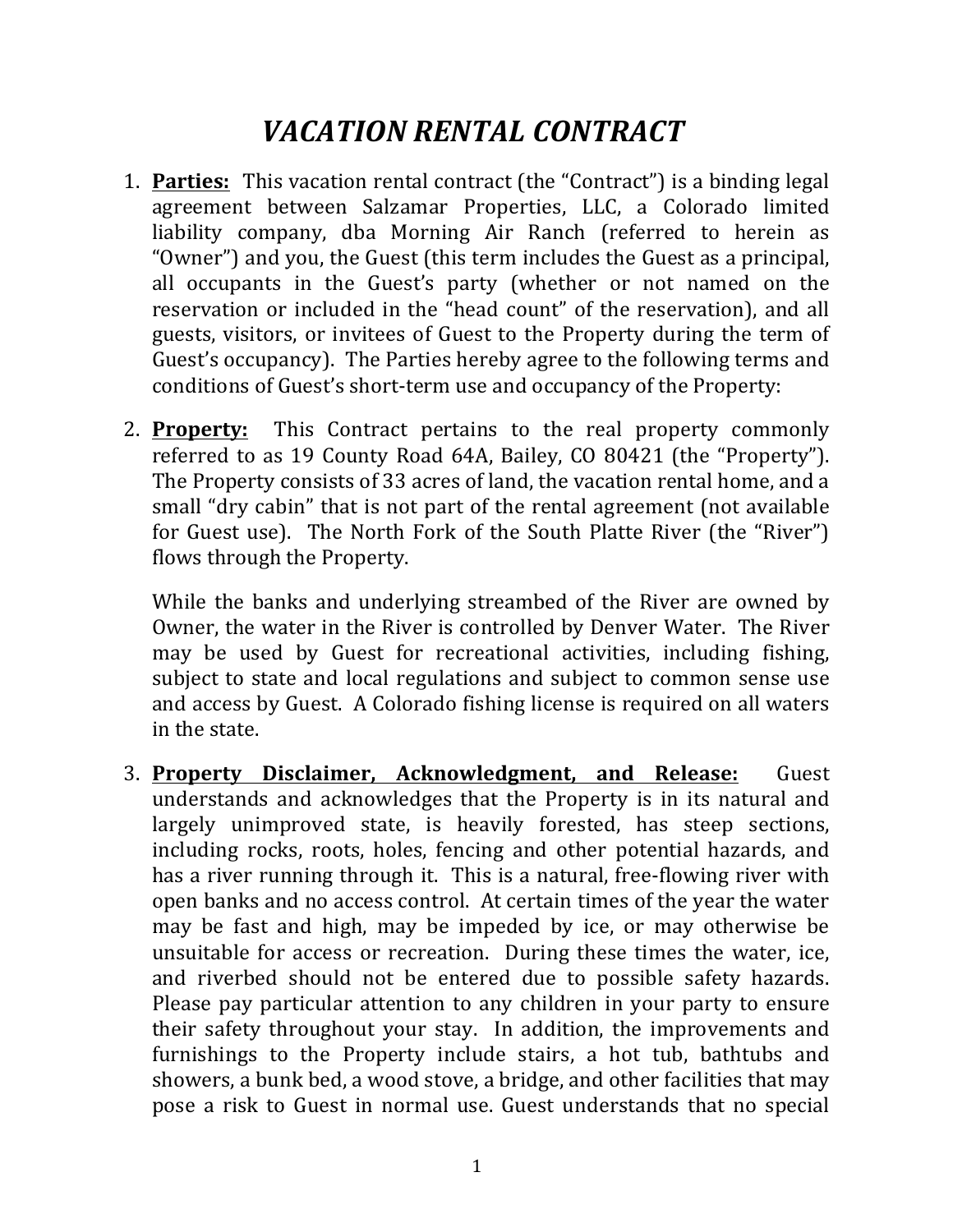efforts have been made to "childproof" the home or Property. Guest acknowledges the risks inherent in its use and occupancy of such a property and agrees to exercise care in its use of the Property. Guest hereby agrees to release and hold harmless Owner from any and all liability relating to or resulting in bodily injury, illness, death, and/or property damage incurred on the Property during the period of Guest's occupancy.

- 4. **Payment and Occupancy:** Payment for the rental shall be made through the online payment service of the booking channel used by Guest. Unless otherwise agreed to by the parties, payment shall be made in accordance with the payment policies outlined on the booking channel. Unless modified by Owner, this will be:
	- 4.1. 50% of total reservation amount due at time of booking, and
	- 4.2. 50% due 30 calendar days prior to the first night of Guest's stay.
	- 4.3. In the event of a conflict between the stated booking channel payment policy for this Property and this policy, the booking channel payment policy shall govern.
	- 4.4. The maximum allowed occupancy of the home is 10 persons (with a maximum of 8 adults). Base rental is based on an occupancy of up to 6 persons. Any occupancy above 6 shall be charged additional rental of \$25 per person per stay.
- 5. **Term:** The term of this Contract shall be the rental period booked by Guest and approved by Owner on any booking channel. Those provisions relating to damage, liability, hold harmless and indemnity shall survive the expiration of the rental period and this Contract.
- 6. **Damage or Theft:** Guest is responsible for any and all damage caused by, or theft by, Guest during its stay, without limitation. In lieu of a damage deposit, Owner requires that Guest provide adequate protection for possible damage to the Property in the form of a Damage Protection insurance policy. Owner requires \$1500 in "first dollar" damage protection be secured by Guest. Such a policy can be acquired from CSA at the following website:

https://www.vacationprotection.com/?tab=Damage-Protection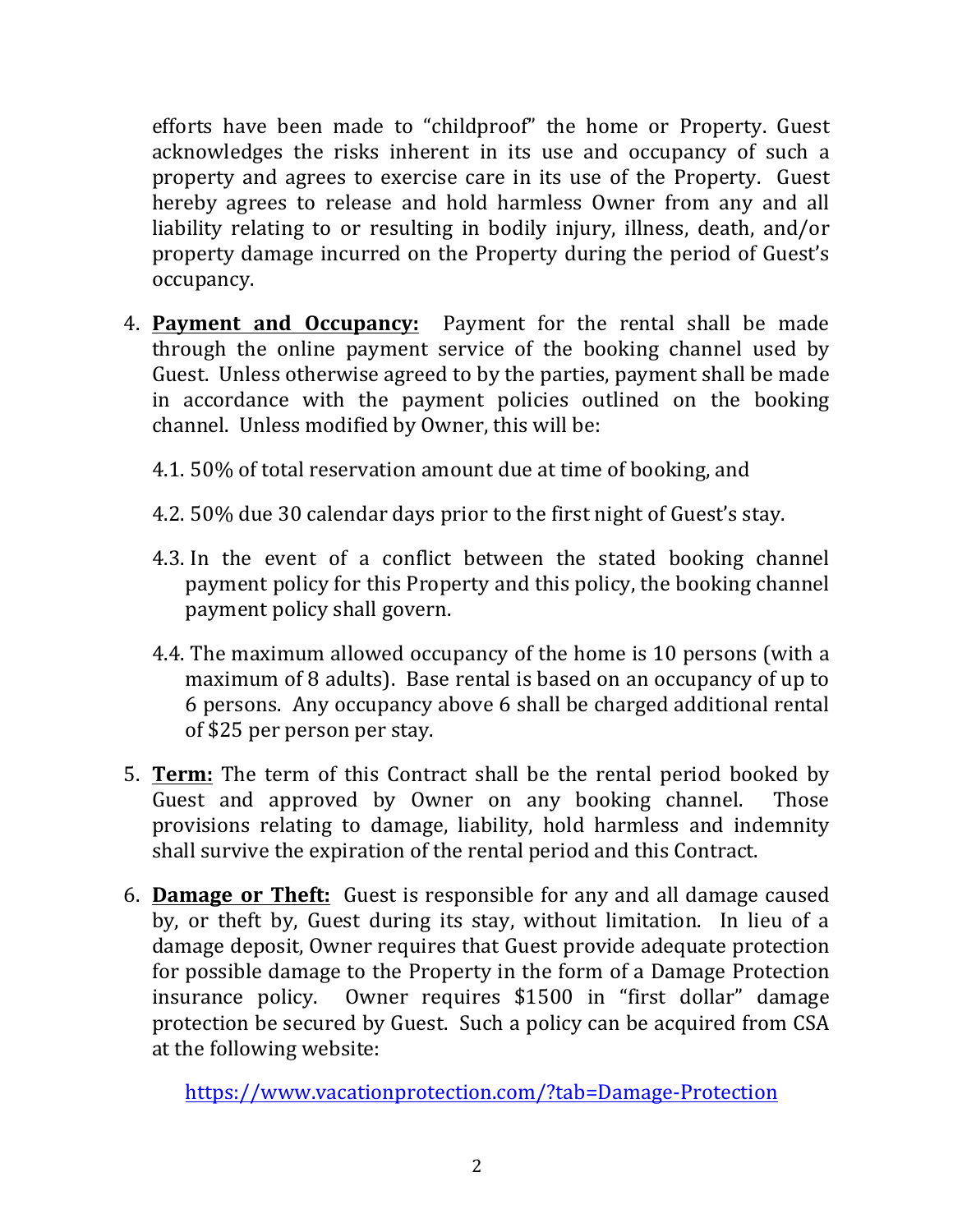- 6.1. Evidence of insurance shall be provided to Owner within 24 hours of booking via email at: morningairranch@gmail.com. (This evidence is provided automatically via certain booking channels if insurance is paid for with the booking.)
- 6.2. Guest shall cooperate with Owner in filing any claim due to damage by Guest. Guest is responsible for any damage that would have been covered by the accidental damage insurance if Guests fail to advise the Owner of the damage and provide the necessary information that would allow the Owner to file a claim against the policy.
- 6.3. To the extent Guest causes damage in excess of the coverage limits of the damage protection insurance, Owner reserves the right to pursue claims and payment directly from Guest. Owner reserves the right to charge Guest for lost or removed linens, supplies, furnishings, art work, photography, etc.
- 6.4. Guest will be charged for any missing items reasonably attributable to Guest and not returned after notification. Owner will notify Guest of missing items and, in the event items were inadvertently taken, provide Guest the opportunity to return the missing items.
- 7. **Condition of Property:** Owner has, to the best of its ability, given an accurate description of the Property and its condition on the various booking channels. Owner's cleaning staff will have cleaned it before your occupancy. All electrical, plumbing and appliances should be in working order. Internet, WiFi, and Netflix service are provided, but consistent service cannot be guaranteed due to our somewhat remote location. When you arrive, if you find that the house has not been cleaned to normal standards or something is not working properly, please notify Owner immediately. Owner will do its best to have tradesmen attend to the problems but may not be able to fix everything over holidays and weekends.
- 8. **Use and Care of Property:** Check-in time is 4:00 p.m. Guest shall have sole and exclusive access to the Property during its occupancy period, except in the event of emergency. Owner shall provide working utilities and furnishings for Guest use including pillows, linens, blankets, towels, kitchen towels, comforters, throws, beach towels (for the hot tub), hand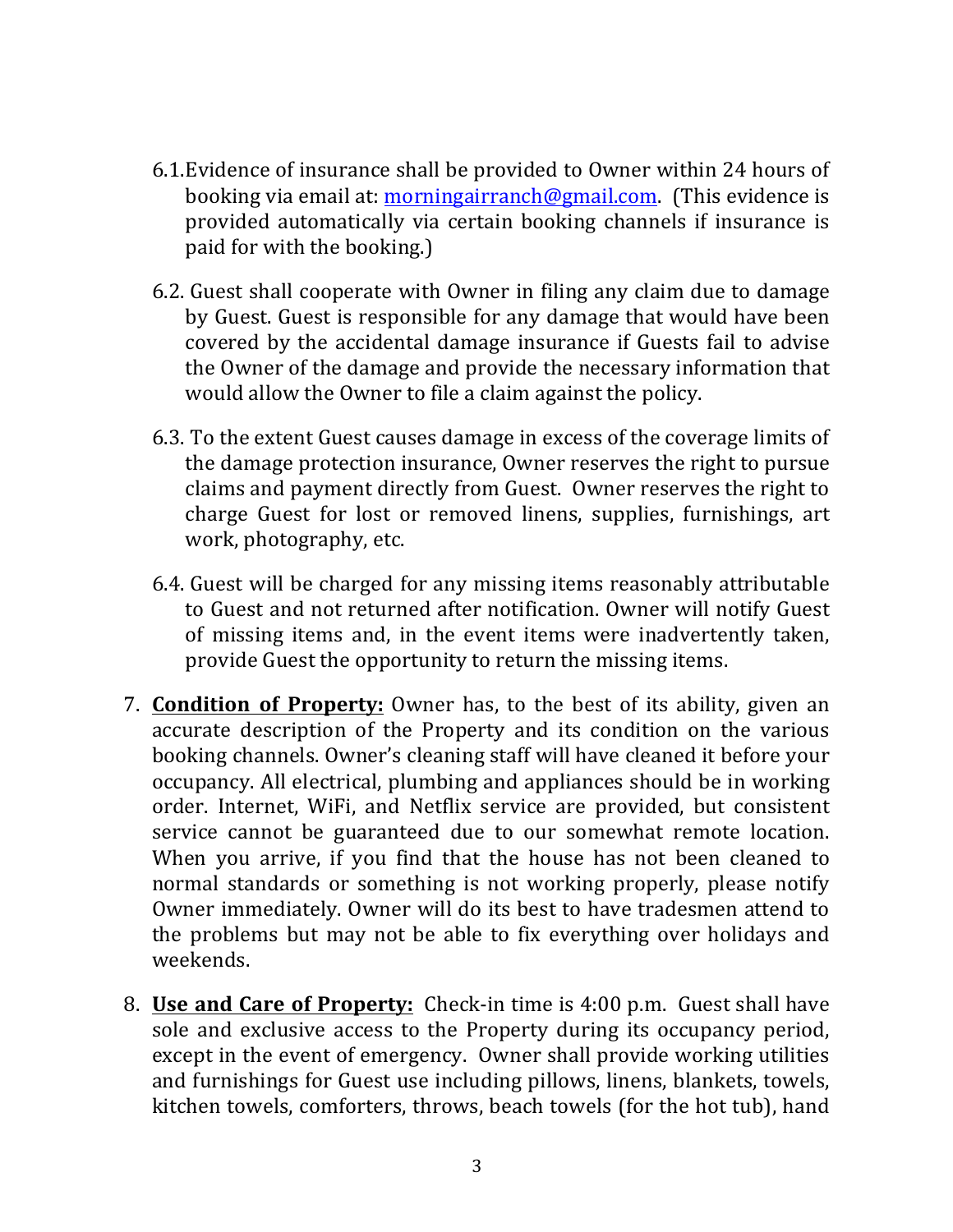towels, wash cloths, kitchen equipment, dishes, games, books, television, hot tub, deck furniture, etc. Guest shall maintain these items in reasonable condition and care and ensure they remain in the home upon departure. Guest shall not turn off heat, leave windows open during inclement weather, or otherwise endanger the safety or security of the Property.

- 8.1. Cleaning. Guest is responsible for general upkeep and cleaning of the home during the occupancy period. Owner provides cleaning materials in the closet of the laundry room for Guest use; please do not use household towels or linens for cleaning.
- 8.2. Trash. Please place trash in the cans in the kitchen (far right hand drawer if facing the living room). If you fill those, more bags are available under the kitchen sink. Full bags can be placed in the trash can on the covered deck (please keep it there, as bears can get into trash on the ground when they are not hibernating). If you require trash removal during your stay, please notify Owner.
- 8.3. Dishes. Please place soiled dishes and cooking utensils in the dishwasher and run it upon departure. Note that we are on septic and there is no garbage disposal in the sink. All wet garbage should be thrown in the trash can.
- 8.4. Snow Removal. Guest is responsible for the removal of snow, ice, or other hazards from stairs, patios, and other traffic areas. Snow shovels and brooms are provided by Owner for this purpose. Owner will plow the driveway when there is more than 4 inches of snow.
- 8.5. Supplies. The home is provided with a starter set of toilet paper, paper towels, shower gel, hand soap, laundry detergent, and dishwasher detergent. Owner does not guarantee that extras of these items will always be available and Guest may need to replenish its own paper goods, toiletries, laundry detergent, etc. depending upon volume of use. We do not provide shampoo or conditioner, so please bring your own.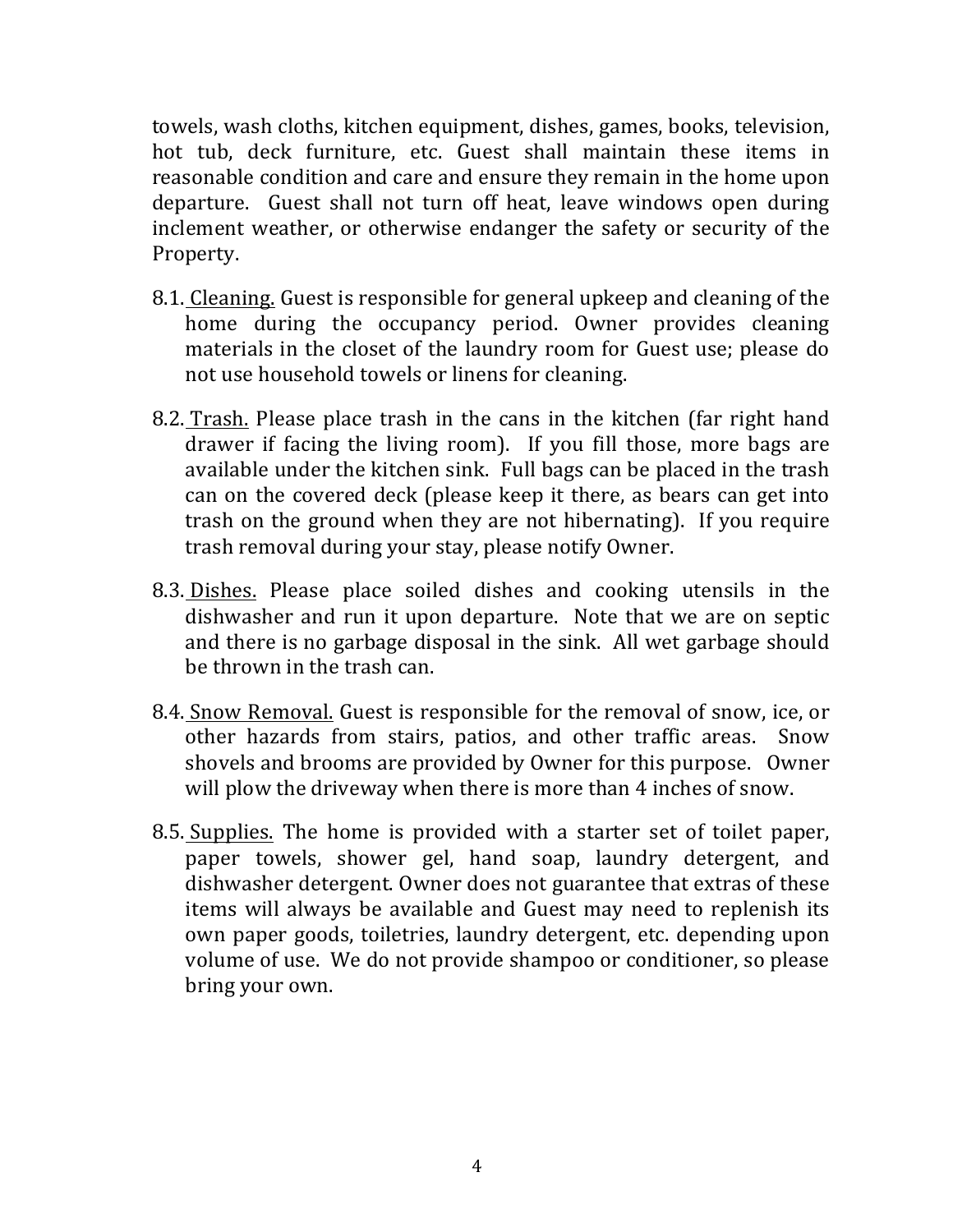- 8.6. Fireplace. The wood stove is provided for your enjoyment. Firewood and paper are provided in the rack next to the stove. Additional supplies can be found in the wood box on the covered deck and beside the driveway. Please do not empty ashes from the stove during your occupancy.
- 8.7. Furniture. Owner would prefer furniture not be relocated during Guest's occupancy. If Guest elects to relocate furniture, Guest shall be responsible for any damages. All furniture must be returned to its original location prior to Guest's departure. There is a bunk bed in one of the bedrooms with a ladder and standard protective railings. Please make sure users are careful on the bed and ladder, do not jump from the bed, etc.
- 8.8. Hot Tub. The Hot Tub is provided for your use and enjoyment, however, we encourage you to use it appropriately. Please closely supervise any children in the water, do not use alone, do not use if you are under the influence of alcohol or drugs that cause drowsiness, have a disease that may make you sensitive to hot water, are pregnant, have a communicable disease, or have experienced vomiting or diarrhea in the last three days.
- 8.9. Access. Access to the Property is via an easement through an adjoining property. Please be respectful of our neighbors and drive slowly across the bridge and through their property, keep your music down, and generally be a good neighbor. Parking is allowed on the dirt area in front of the house. Please do not park off the driveway.
- 9. **PROHIBITED ACTIVITIES.** *The following activities are expressly prohibited* on the Property—indoors or outdoors. Guest agrees and *covenants not to engage in any of the PROHIBITED ACTIVITIES. Any violation of this covenant shall result in immediate termination of Guest's right of occupancy under this Contract with no refund of any rental amount.* In addition, any costs of remediation of such a violation shall be *charged back to Guest.*
	- 9.1. No Parties: This is not a party house. The Guest must be at least 25 years of age to book this Property. Any special occasions such as weddings, receptions, family reunions, etc. must be disclosed prior to occupancy and are allowed only with Owner's written approval.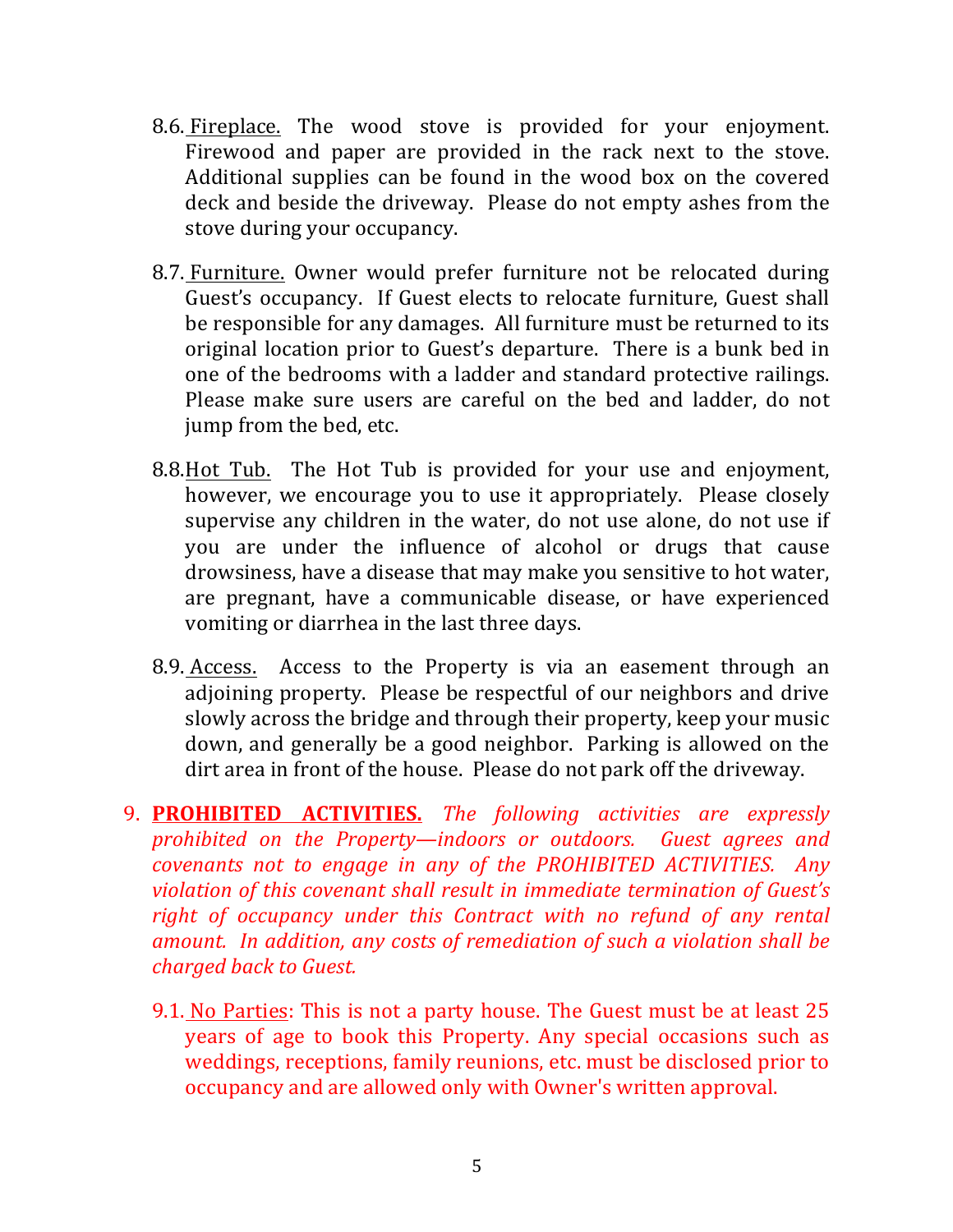- 9.2.Occupancy: Any increase in the number of occupants (overnight guests not registered and paid for at the time of booking) must be disclosed to Owner prior to occupancy. Any increased rental charges required under Section 4.4 hereof must be paid prior to occupancy.
- 9.3. No Smoking, Vaping, or Drug Use: No smoking, vaping, or drug use (including marijuana or THC in any form (including edibles and oils), whether legal or not) is allowed on the Property.
- 9.4. No Animals: No Guest animals or pets are allowed on the Property. This includes any animals of visitors to the property. Service animals are allowed only if appropriate documentation of the animal's status is received and approved by Owner prior to occupancy. Owner may reject any animal request for any reason in its sole discretion prior to occupancy. In the event of an Owner rejection of an animal request, Guest's sole and exclusive remedy shall be the return of any rental payments made prior to termination of this Contract.
- 9.5. No Outdoor Fires: No fires, fireworks, or charcoal grills are allowed outside at any time of year under any condition.
- 9.6. No Subletting: Guest is not authorized or allowed to sublet or transfer its interest in all or any part of this Contract without the prior written consent of Owner.
- 10. **Checkout Procedure:** Checkout time is 11:00 a.m. The home should be "picked up" upon departure but need not be deep-cleaned. There is no need to strip the beds. Please leave used beds unmade and used towels in the laundry room. Cleaning, linen change, and removal of trash is covered by the Cleaning Fee assessed on each reservation.
- 11. **Emergency Access:** In the event of an emergency, Owner or Owner's servicing agents may enter the premises at any time without permission of Guest for the purposes of making repairs to alleviate such emergency. In such an event, Owner will attempt to contact Guest prior to entry.
- 12. No Long-term Occupancy; No Holdover; No Rights of Tenancy: Because of the nature of Owner's business (short term vacation rentals) Guest acknowledges and accepts that any unauthorized "holding over" of the Property past the stated rental period could severely jeopardize Owner's business and cause loss of rental income from other previously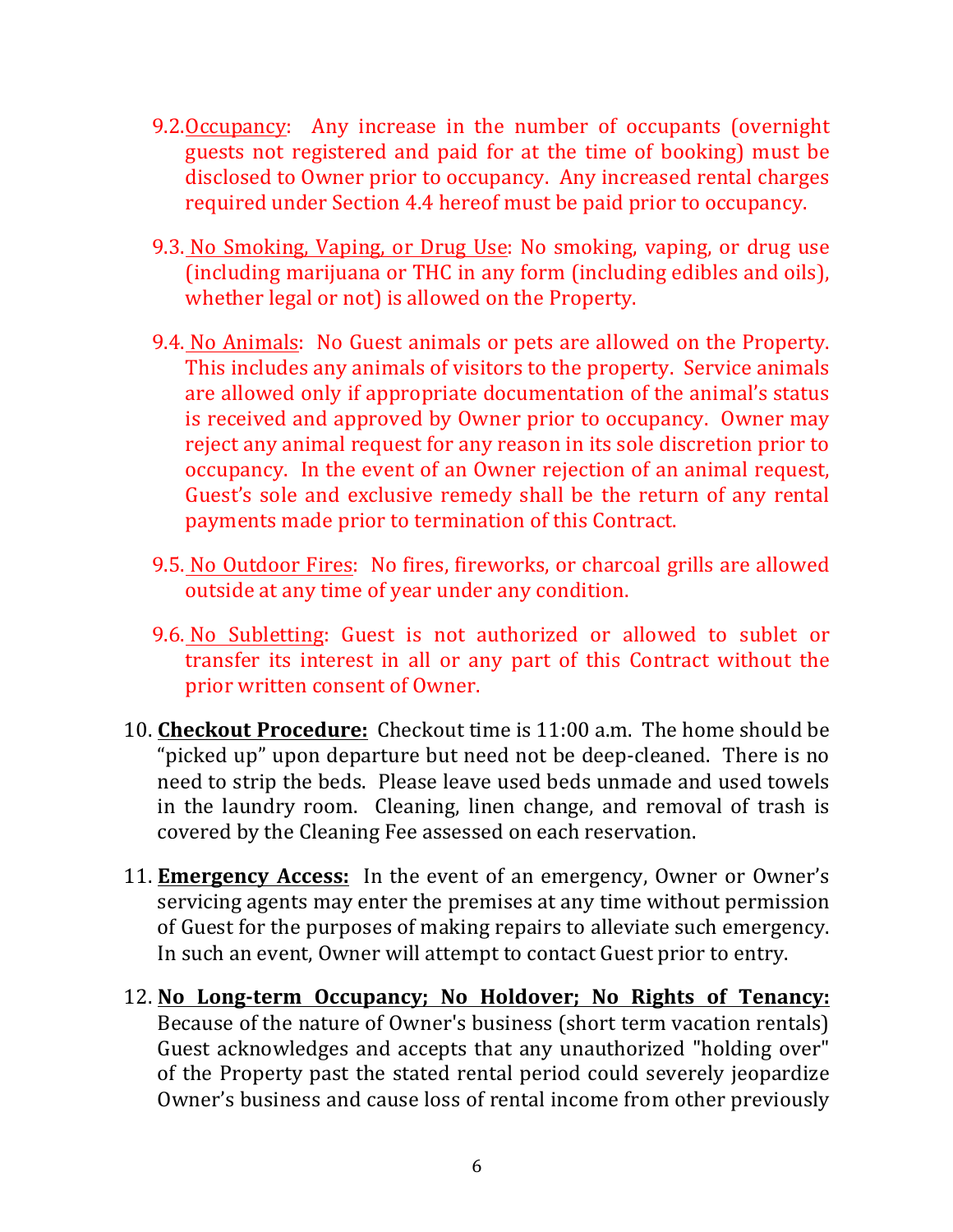booked guests, temporary and/or permanent loss of business, goodwill and reputation. Guest acknowledges that unauthorized "holding over" may be construed as a factor in establishing "malicious continuing occupation" of property, which may entitle Owner to treble damages in any unlawful detainer action, and hereby agrees to exit the Property by 11:00 a.m. on the last day of its rental term.

- 13. **Relationship of Parties:** It is specifically agreed and understood that the relationship between the parties shall be deemed to be of proprietor (Owner) and lodger or guest (Guest) as opposed to a relationship of landlord/tenant. Guest specifically waives and makes inapplicable to this lodging the provisions of Colorado landlord/tenant Law.
- 14. **Owner Rights:** Owner reserves the right to refuse service to any party for any reason in Owner's sole and absolute discretion, whether at the time of booking or thereafter. In the event Owner elects to cancel a booking in its discretion after the booking date, Guest shall be entitled to a full refund of any payments made through the date of cancelation.
- 15. **Remedies:** In the event of a default to this Contract, and in addition to all other rights and remedies Owner may have at law or in equity, Owner shall have the option to immediately re-enter and remove all persons and property from Property after expiration of this Contract. No such re-entry shall be considered or construed to be a forcible entry as defined in the Colorado Code of Civil Procedure or other similar statutory provisions.
- 16. Attorney Fees: If any legal action or proceeding (including default, damages, non-payments, etc.) arising out of or related to this Contract is brought by either party to this Contract, the prevailing party shall be entitled to receive from the other party, in addition to all other relief that may be granted, the reasonable attorney's fees, costs and expenses incurred in the action or proceeding by the prevailing party.
- 17. **Indemnification:** Guest hereby agrees to indemnify and hold harmless Owner for any liability arising from personal injuries or property damage caused by the negligent, willful or intentional conduct or misconduct of Guest. This indemnification agreement does not waive Owner's duty of care to prevent personal injury or property damage when that duty is imposed by law.